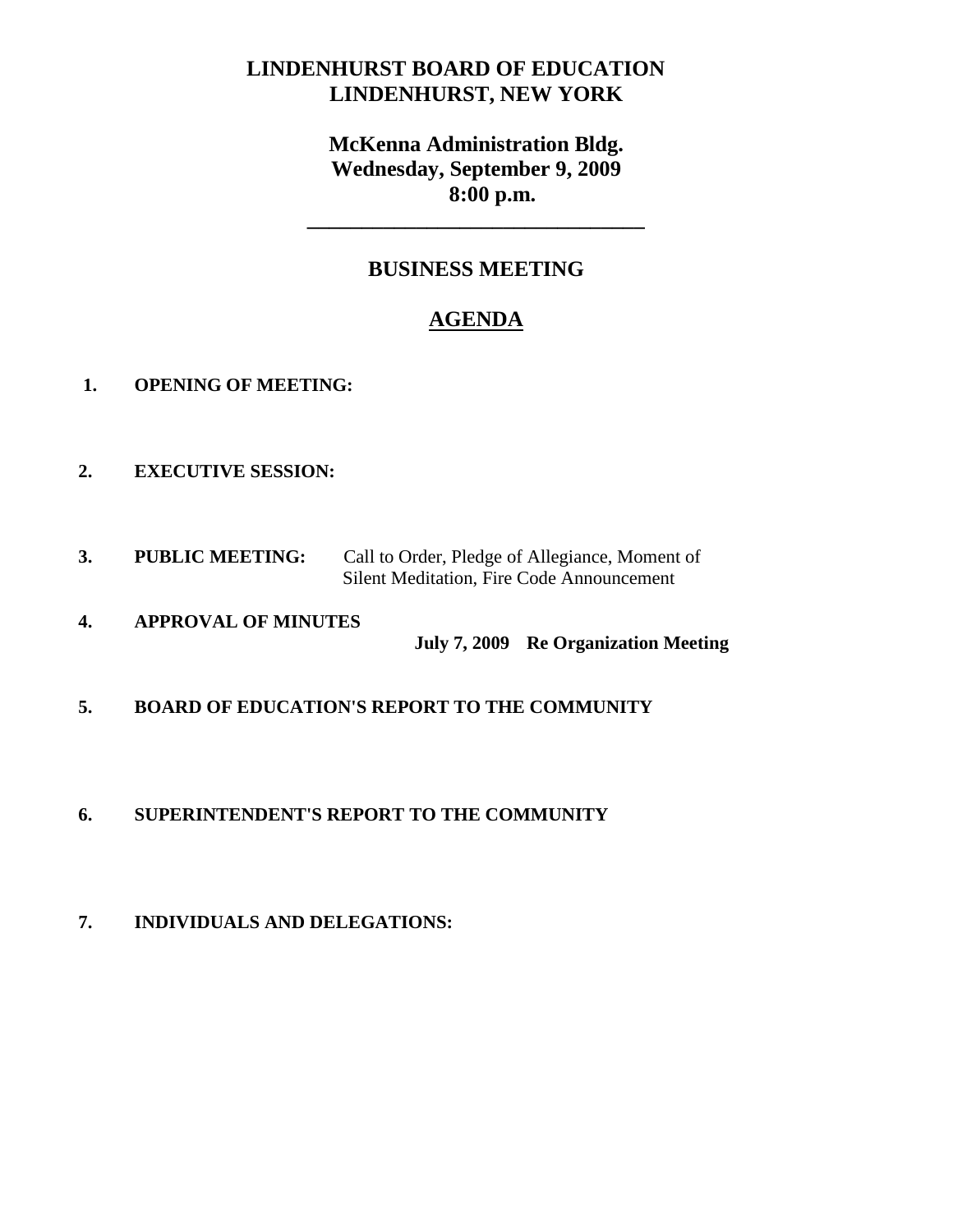### **8. TRUSTEE'S REQUEST**

# **a. Recommendation: APPOINTMENT OF VOTING DELEGATE AND ALTERNATE TO THE NYSSBA'S ANNUAL CONVENTION ON OCTOBER 15-18, 2009 IN NYC – EDWARD J. MURPHY JR.**

Recommended Action: Upon a motion made by \_\_\_\_\_\_\_\_\_\_\_\_\_\_\_\_\_\_\_, Seconded by \_\_\_\_\_\_\_\_\_\_\_\_\_\_\_\_, the following resolution is offered:

RESOLVED that the Board of Education appoint \_\_\_\_\_\_\_\_\_\_\_\_\_\_\_ to act as the voting delegate and \_\_\_\_\_\_\_\_\_\_\_\_\_, to be the alternate to represent the Lindenhurst School District at the New York State School Boards Association's Annual Convention in New York City on October 15-18, 2009.

Vote on the motion: Yes:

No:

Abstained:

Motion carried/defeated.

#### **9. SUPERINTENDENT'S RECOMMENDATIONS**

#### **a. Recommendation: Board Policy # 6645 - CAPITAL ASSETS ACCOUNTING**

**Second Reading – Vote to be taken**

#### **A new board policy or revision of current board policy requires two readings.**

Recommended Action: Upon a motion made by \_\_\_\_\_\_\_\_\_\_\_\_\_\_\_\_\_\_\_, Seconded by \_\_\_\_\_\_\_\_\_\_\_\_\_, the following proposed policy is offered for a second Reading.

## **CAPITAL ASSETS ACCOUNTING**

The District defines capital assets as non-consumable assets with a normal service life of more than two years. In order to provide for the proper control and conservation of district property, the Superintendent or designee shall maintain inventory records and account for capital expenditures in accordance with the following guidelines:

*Inventory Records:*

All equipment items costing in excess of \$1500 shall be inventoried.

All equipment costing less than \$1500 shall be inventoried for accountability purposes if requested by the responsible program administrator.

All non-equipment capital assets costing in excess of \$15,000 shall be inventoried.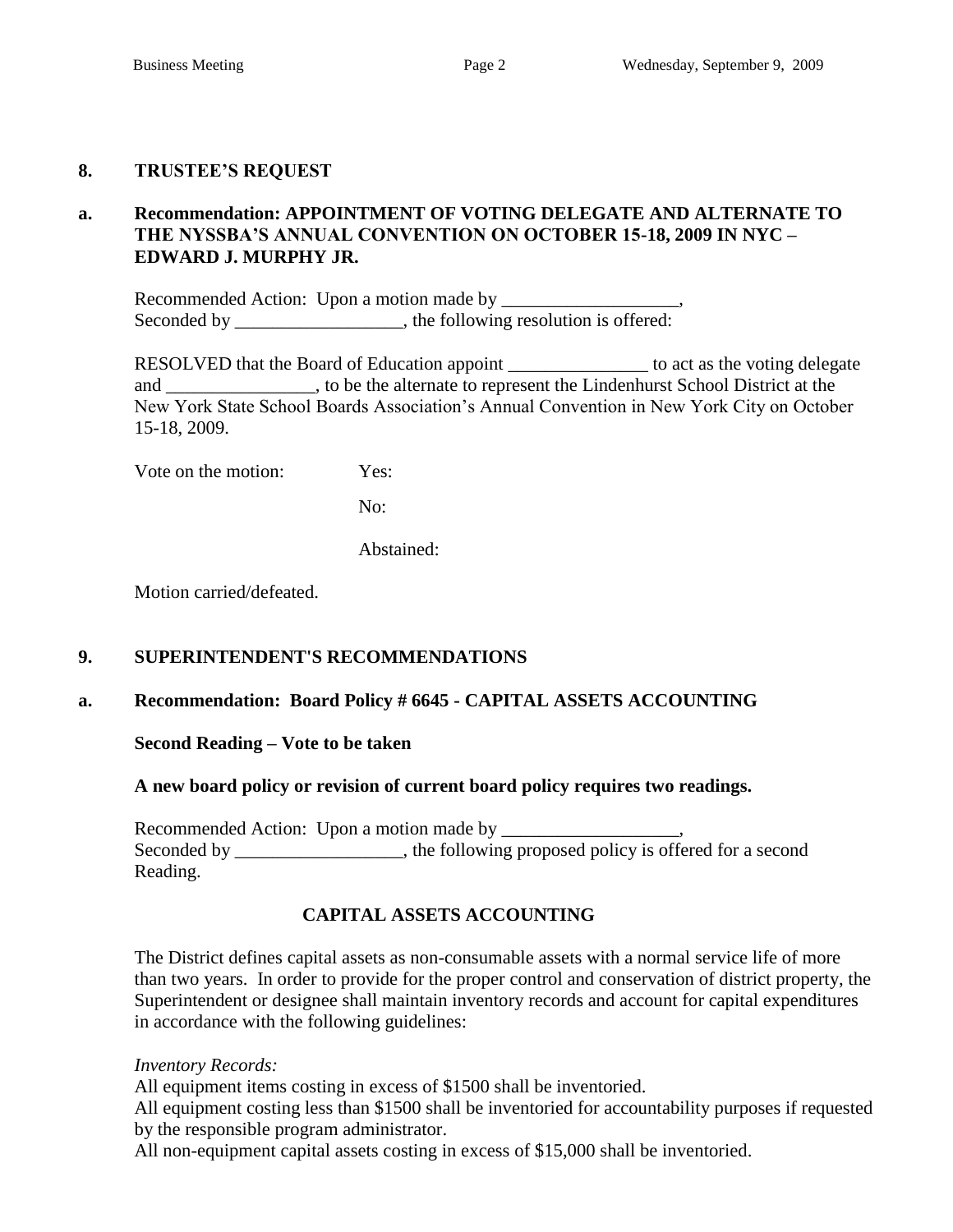*Capital Expenditure Accounting:*

Fixed assets having an estimated useful life of at least two years following the date of acquisition will be capitalized.

Capitalization thresholds will be applied to individual fixed assets rather than groups of fixed assets.

The threshold to be used for fixed assets is \$1500.

*Note: Property inventory requirements and capitalization thresholds are different subjects that are commonly confused because of their overlapping terminology. An inventory is an itemized list for tracking and controlling property. Capitalization is an accounting treatment whereby an item is recorded as a long-term asset on the balance sheet rather than as a consumable expense of the current period.*

The following information must be maintained on the equipment/fixed asset inventory: Name and description of property Location of equipment Serial number and other identification number Cost of the asset at acquisition Acquisition date

Donated items will be capitalized at a fair-market value on the date of the donation.

Some assets individually may fall below the capitalization threshold but may be purchased in large quantities by the district. Examples include library books, textbooks and computers. The district may choose to capitalize these assets as groups.

All assets will be depreciated using the straight-line method. Residual value will be considered.

Useful lives will be determined in the year of purchase based on general guidelines obtained from professional organizations and asset's present condition. Depreciation expense will be calculated beginning in the year of acquisition.

(Adoption date: February 4, 2009)

Vote on the motion: Yes:

No:

Abstained: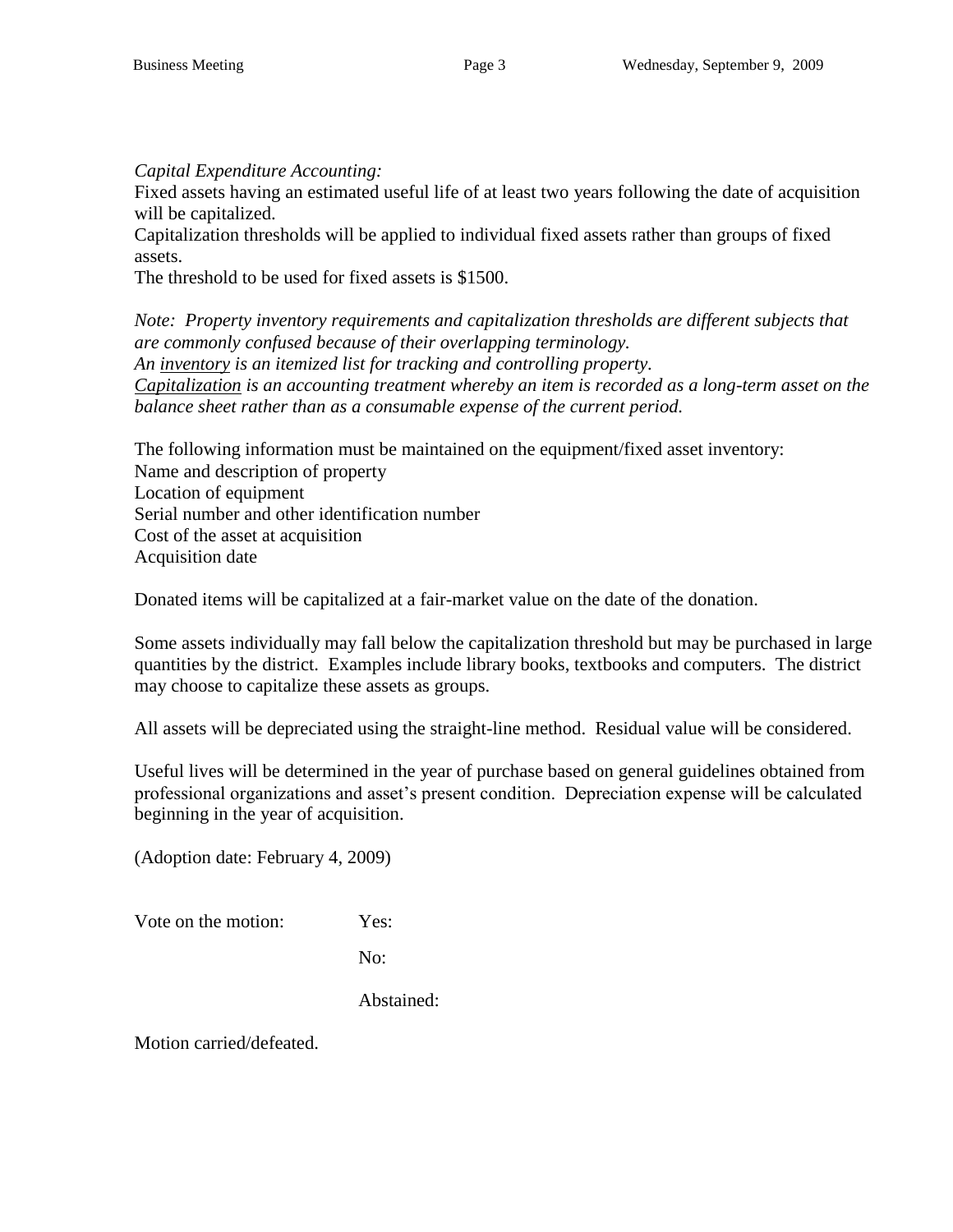### **b. Recommendation: Board Policy # 6700 - PURCHASING**

#### **Second Reading – Vote to be taken**

#### **A new board policy or revision of current board policy requires two readings.**

Recommended Action: Upon a motion made by Seconded by \_\_\_\_\_\_\_\_\_\_\_\_\_, the following proposed policy is offered for a second Reading.

## **PURCHASING**

The Board of Education views purchasing as serving the educational program by providing the necessary equipment, supplies and services in the right quantity and quality, in the right place, at the time needed, at the lowest cost to the district. The purchasing process will be performed within budgetary appropriations by the Board appointed Purchasing Agent. The Purchasing Agent has the sole authority for the school district to contract for necessary supplies, equipment and services.

It is the goal of the Board to purchase competitively, without prejudice or favoritism, and to seek the maximum educational value for every dollar expended. Competitive bids or quotations shall be solicited in connection with purchases pursuant to law. The General Municipal Law requires that purchase contracts for materials, equipment and supplies involving an estimated annual expenditure exceeding \$10,000 and public work contracts involving an expenditure of more than \$20,000 will be awarded only after responsible bids have been received in response to a public advertisement soliciting formal bids. Similar procurements to be made in a fiscal year will be grouped together for the purpose of determining whether a particular item must be bid.

In accordance with law, the district shall give a preference in the purchase of instructional materials to vendors who agree to provide materials in alternative formats. The term "alternative format" shall mean any medium or format for the presentation of instructional materials, other than a traditional print textbook, that is needed as an accommodation for a disabled student enrolled in the district (or program of a BOCES), including but not limited to Braille, large print, open and closed captioned, audio, or an electronic file in a format compatible with alternative format conversion software that is appropriate to meet the needs of the individual student.

Goods and services which are not required by law to be procured by the district through competitive bidding will be procured in a manner so as to ensure the prudent and economical use of public monies, in the best interests of the taxpayers, to facilitate the acquisition of goods and services of maximum quality at the lowest possible cost under the circumstances, and to guard against favoritism, improvidence, extravagance, fraud and corruption.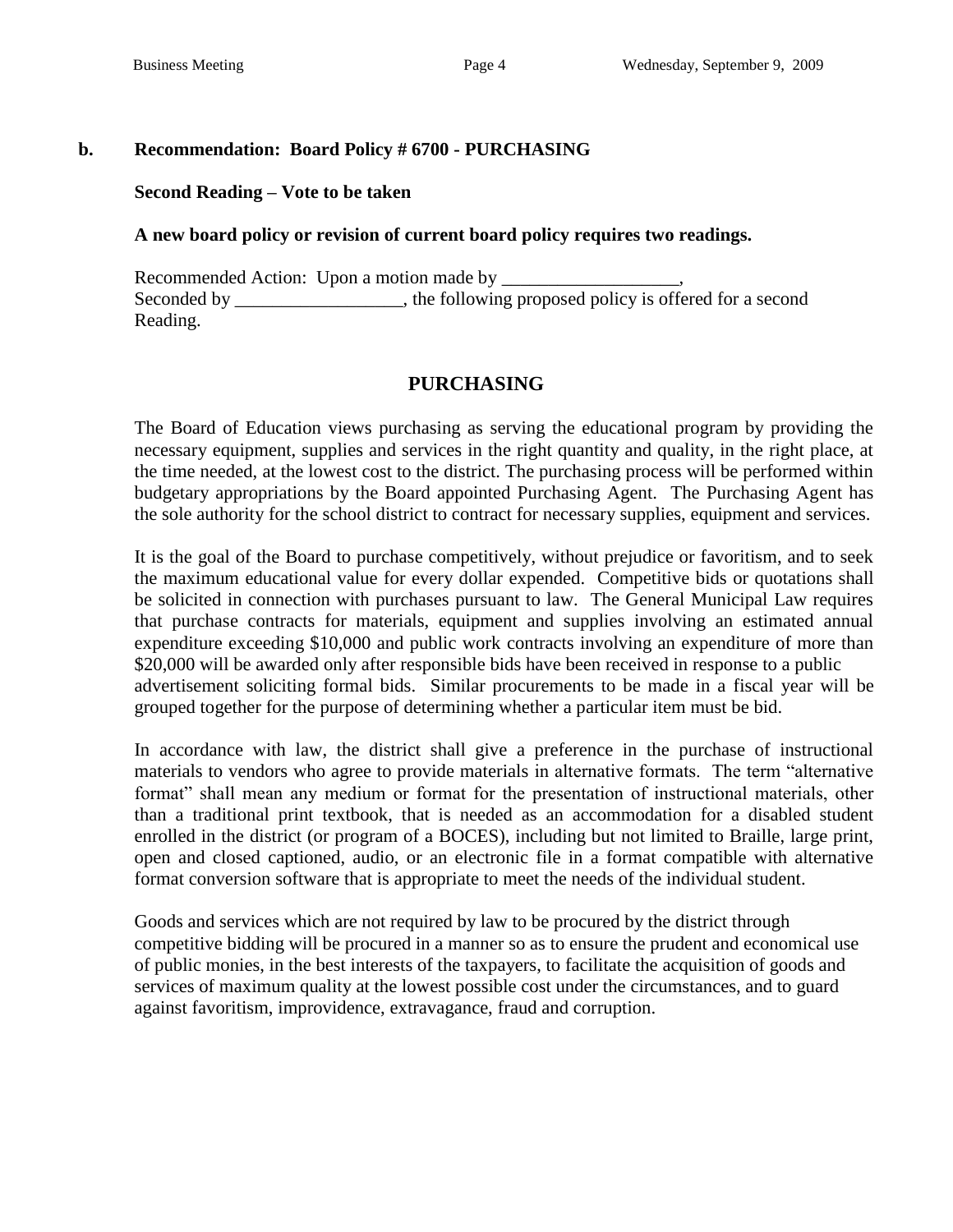Alternative proposals or quotations will be secured by requests for proposals, written or verbal quotations or any other appropriate method of procurement, except for procurements:

- 1. under a county contract;
- 2. under a state contract;
- 3. of articles manufactured in state correctional institutions; or
- 4. from agencies for the blind and severely disabled.

The district's purchasing activity will strive to meet the following objectives:

- 1. to effectively supply all administrative units in the school system with needed materials, supplies, and contracted services;
- 2. to obtain materials, supplies and contracted services at the lowest prices possible consistent with the quality and standards needed as determined by the Purchasing Agent in cooperation with the requisitioning authority. The educational welfare of the students is the foremost consideration in making any purchase;
- 3. to ensure that all purchases fall within the framework of budgetary limitations and that they are consistent with the educational goals and programs of the district;
- 4. to maintain an appropriate and comprehensive accounting and reporting system to record and document all purchasing transactions; and
- 5. to ensure, through the use of proper internal controls, that loss and/or diversion of district property is prevented.

Opportunities shall be provided to all responsible suppliers to do business with the school district. Suppliers whose place of business is situated within the district may be given preferential consideration only when bids or quotations on an item or service are identical as to price, quality and other factors. Purchases will be made through available state contracts of the Office of General Services, county contracts, or agreements entered into by school districts for joint purchasing whenever such purchases are in the best interests of the district. In addition, the district will make purchases from correctional institutions and severely disabled persons through charitable or non-profit-making agencies, as provided by law.

The district will provide justification and documentation of any contract awarded to an offeror other than the lowest responsible dollar offeror, setting forth the reasons why such award is in the best interests of the district and otherwise furthers the purposes of section 104-b of the General Municipal Law.

The Purchasing Agent will not be required to secure alternative proposals or quotations for:

- 1. emergencies where time is a crucial factor;
- 2. procurements for which there is no possibility of competition (sole source items); or
- 3. very small procurements [Note: less than \$1,500] when solicitations of competition would not be cost-effective.

The Board authorizes the Superintendent of Schools, with the assistance of the Purchasing Agent and the Assistant Superintendent for Business, to establish and maintain an internal control structure to ensure, to the best of their ability, that the district's assets will be safeguarded against loss from unauthorized use or disposition, that transactions will be executed in accordance with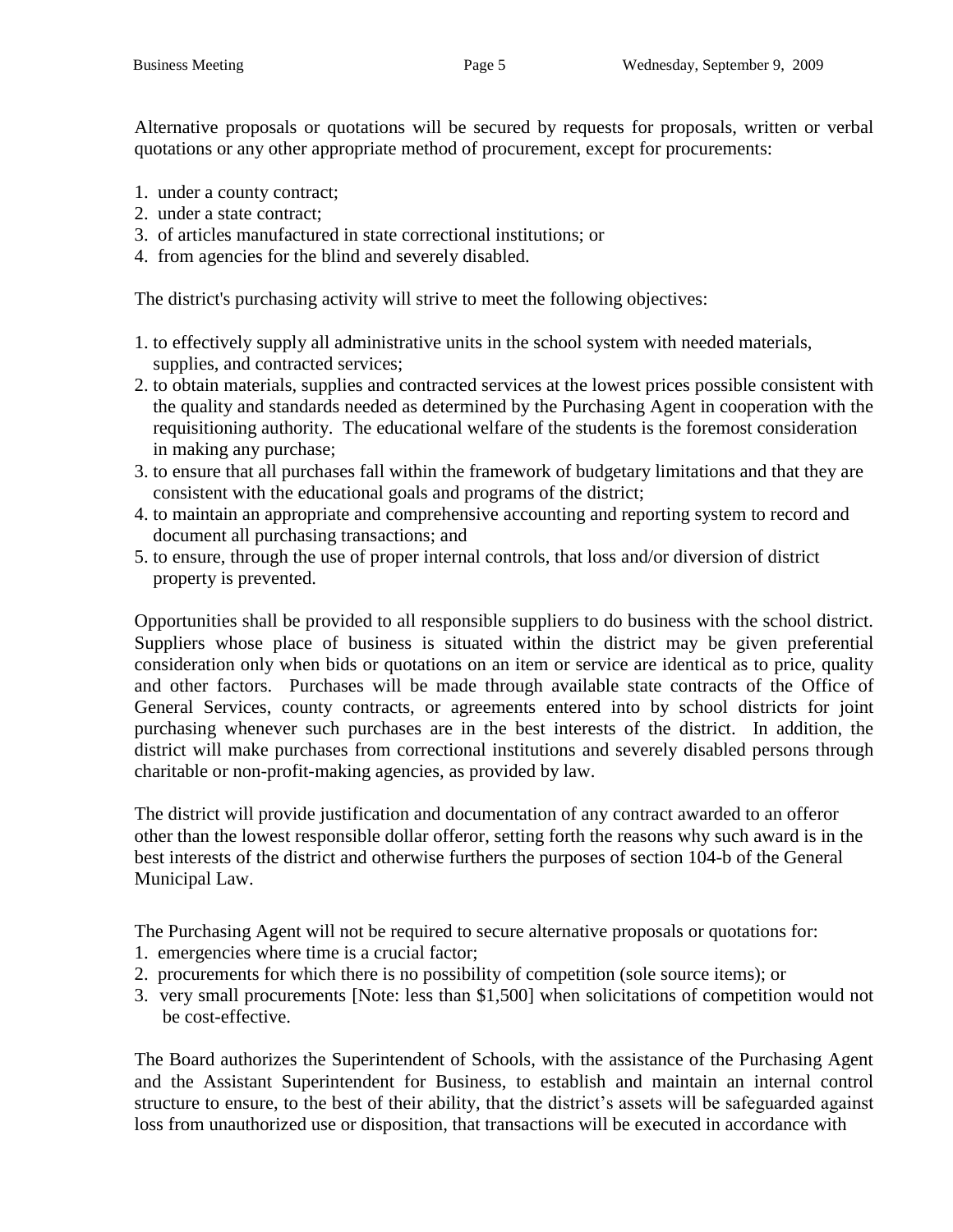the law and district policies and regulations, and recorded properly in the financial records of the district.

The Purchasing Agent shall be responsible for the establishment and implementation of the procedures and standard forms for use in all purchasing and related activities in the district. Such procedures shall comply with all applicable laws and regulations of the state and the Commissioner of Education.

No Board member, officer or employee of the school district shall have an interest in any contract entered into by the Board or the district, as provided in Article 18 of the General Municipal Law.

The Purchasing Agent shall meet with the Board annually to review the district's procurement procedures including this purchasing policy and regulation.

The unintentional failure to fully comply with the provisions of section 104-b of the General Municipal Law or the district's policies regarding procurement will not be grounds to void action taken nor give rise to a cause of action against the district or any officer or employee of the district.

Ref: Education Law §§305(14); 1604(29-a); 1709(4-a)(9)(14)(22); 2503(7-a); 2554(7-a) General Municipal Law §§102; 103; 104-b; 109-a; 800 et seq.

(Adoption date: February 4, 2009)

Vote on the motion: Yes:

No:

Abstained: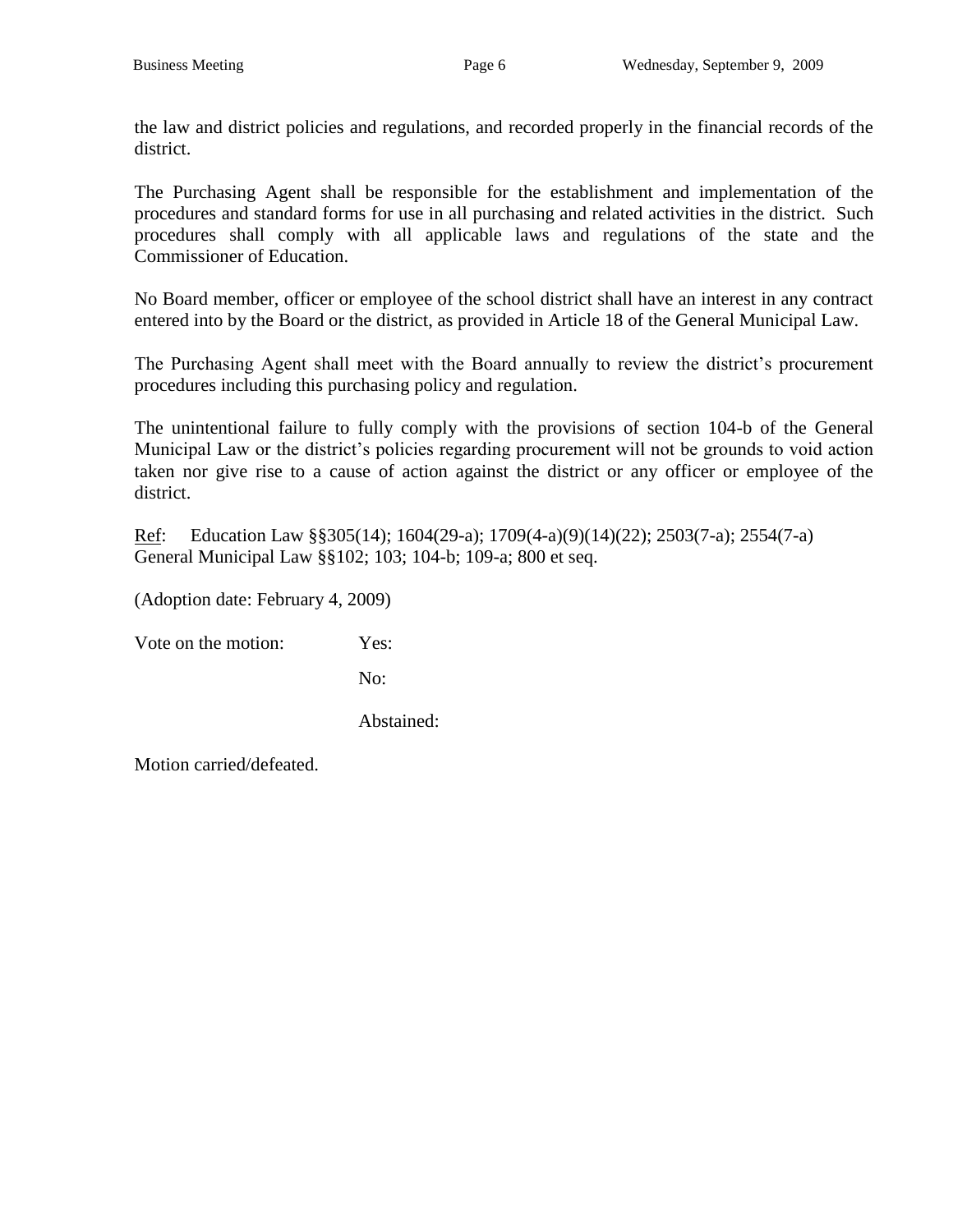# **c. Recommendation: Board Policy # 6700 E.1 – PURCHASING EXHIBIT**

#### **Second Reading –Vote to be taken**

# **A new board policy or revision of current board policy requires two readings.**

Recommended Action: Upon a motion made by \_\_\_\_\_\_\_\_\_\_\_\_\_\_\_\_\_\_\_, seconded by \_\_\_\_\_\_\_\_\_\_\_\_, the following proposed policy is offered for a second Reading.

#### **PURCHASING EXHIBIT**

|  | Methods of Competition to Be Used For Non-Bid Procurements |
|--|------------------------------------------------------------|
|--|------------------------------------------------------------|

|                                                            | Verbal   |                | <b>Written Quotes</b> |                   |        | Other |
|------------------------------------------------------------|----------|----------------|-----------------------|-------------------|--------|-------|
|                                                            | Quotes   |                |                       |                   | $RFP*$ |       |
|                                                            | $\theta$ | $\overline{3}$ | 3                     | More<br>Than<br>3 |        |       |
| <b>Purchase Contracts up to</b><br>\$10,000                |          |                |                       |                   |        |       |
| Under \$1,500                                              | X        |                |                       |                   |        |       |
| $$1,500 - $2,500$                                          |          | X              |                       |                   |        |       |
| $$2,501 - $10,000$                                         |          |                | X                     |                   |        |       |
| <b>Public Work Contracts Up To</b><br>\$20,000             |          |                |                       |                   |        |       |
| Under \$2,500                                              | X        |                |                       |                   |        |       |
| $$2,501 - $5,000$                                          |          | X              |                       |                   |        |       |
| $$5,001 - $10,000$                                         |          |                | X                     |                   |        |       |
| $$10,001 - $20,000$                                        |          |                |                       | X                 |        |       |
| Emergencies                                                |          |                |                       |                   |        | X     |
| Insurance                                                  |          |                |                       | X                 |        |       |
| <b>Professional Services</b>                               |          |                |                       |                   | X      |       |
| Leases of Personal Property                                |          |                |                       |                   |        | X     |
| Second-Hand Equipment from<br><b>Other Governments</b>     |          |                |                       |                   |        | X     |
| Certain Food & Milk Purchases                              |          |                |                       |                   |        | X     |
| Sole Source (For example,<br>patented<br>or monopoly item) |          |                |                       |                   |        | X     |

\*RFP: Request for Proposal (Adoption date: February 4, 2009)

Vote on the motion: Yes:

No:

Abstained: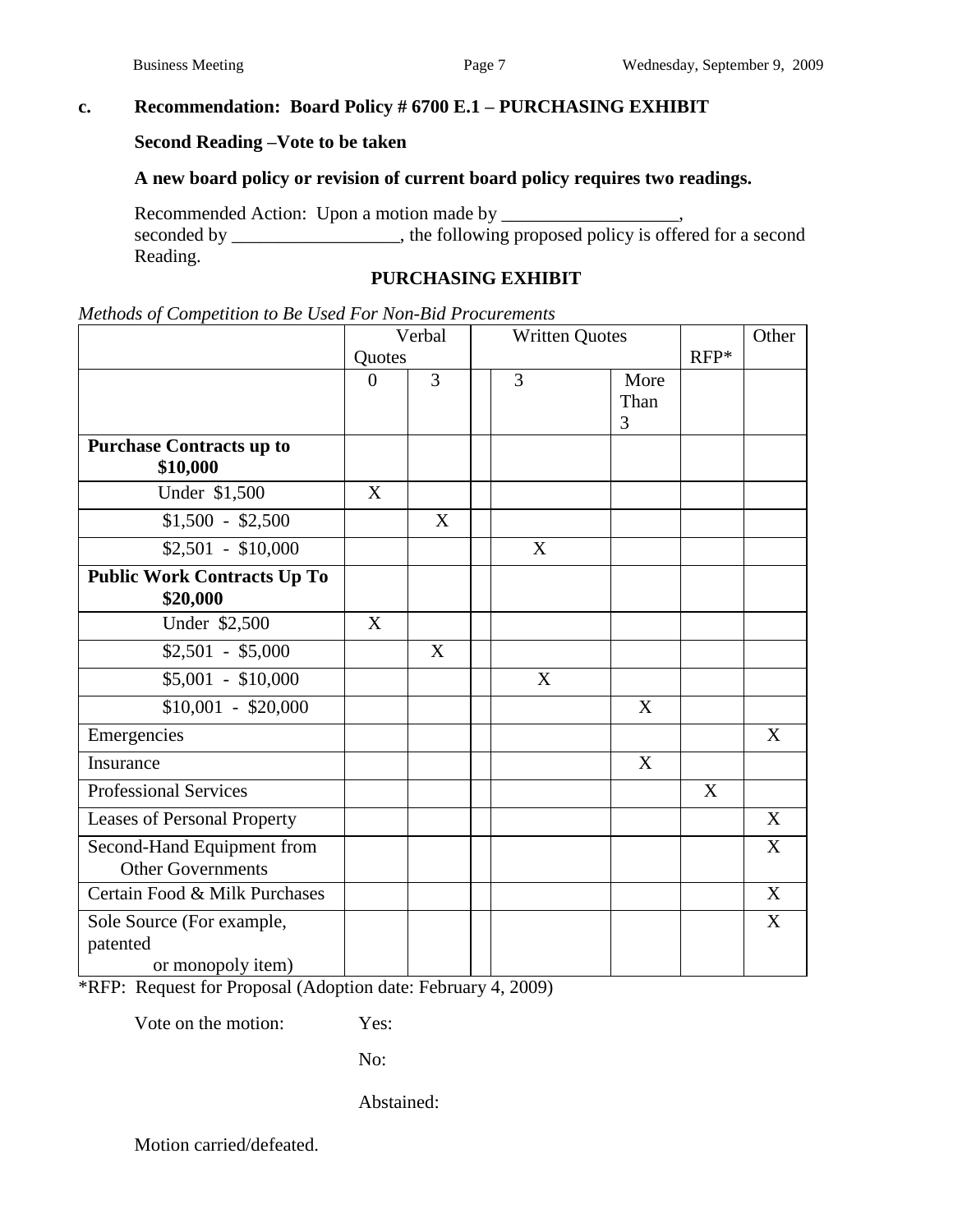### **d. Recommendation: MEMORANDUM OF AGREEMENT**

Recommended Action: Upon a motion made by \_\_\_\_\_\_\_\_\_\_\_\_\_\_\_\_\_\_\_, Seconded by \_\_\_\_\_\_\_\_\_\_\_\_\_\_\_\_\_, the following resolution is offered

RESOLVED that the Board of Education, upon the recommendation of the Superintendent, approves the Memorandum of Agreement between Teachers' Association of Lindenhurst and the Lindenhurst School District and authorized the Board President to sign same.

Note: See enclosed

Vote on the motion: Yes:

No:

Abstained:

Motion carried/defeated.

### **e. Recommendation: FUND BALANCE**

Recommended Action: Upon a motion made by \_\_\_\_\_\_\_\_\_\_\_\_\_\_\_\_\_\_\_, Seconded by \_\_\_\_\_\_\_\_\_\_\_\_\_\_\_\_\_, the following resolution is offered

**BE IT RESOLVED** that the Board of Education, upon the recommendation of the Superintendent, pursuant to General Municipal Law 6-r and Education Law 3651, designates the 2008-2009 excess fund balance in the amount of \$1,200,000 to be applied to the Reserve for Workers' Compensation Fund.

**BE IT RESOLVED** that the Board of Education, upon the recommendation of the Superintendent, pursuant to General Municipal Law 6-r and Education Law 3651, designates the 2008-2009 excess fund balance in the amount of \$250,000 to be applied to the Reserve for Employee Benefits Accrued Liability Fund.

**BE IT RESOLVED** that the Board of Education, upon the recommendation of the Superintendent, pursuant to General Municipal Law 6-r and Education Law 3651, designates the 2008-2009 excess fund balance in the amount of \$11,690 to be applied to the Reserve for Unemployment Insurance Fund.

**BE IT RESOLVED** that the Board of Education, upon the recommendation of the Superintendent, pursuant to General Municipal Law 6-r and Education Law 3651, designates the 2008-2009 excess fund balance in the amount of \$2,000,000 to be applied to the Reserve for Retirement Contribution Fund.

Vote on the motion: Yes:

No:

Abstained: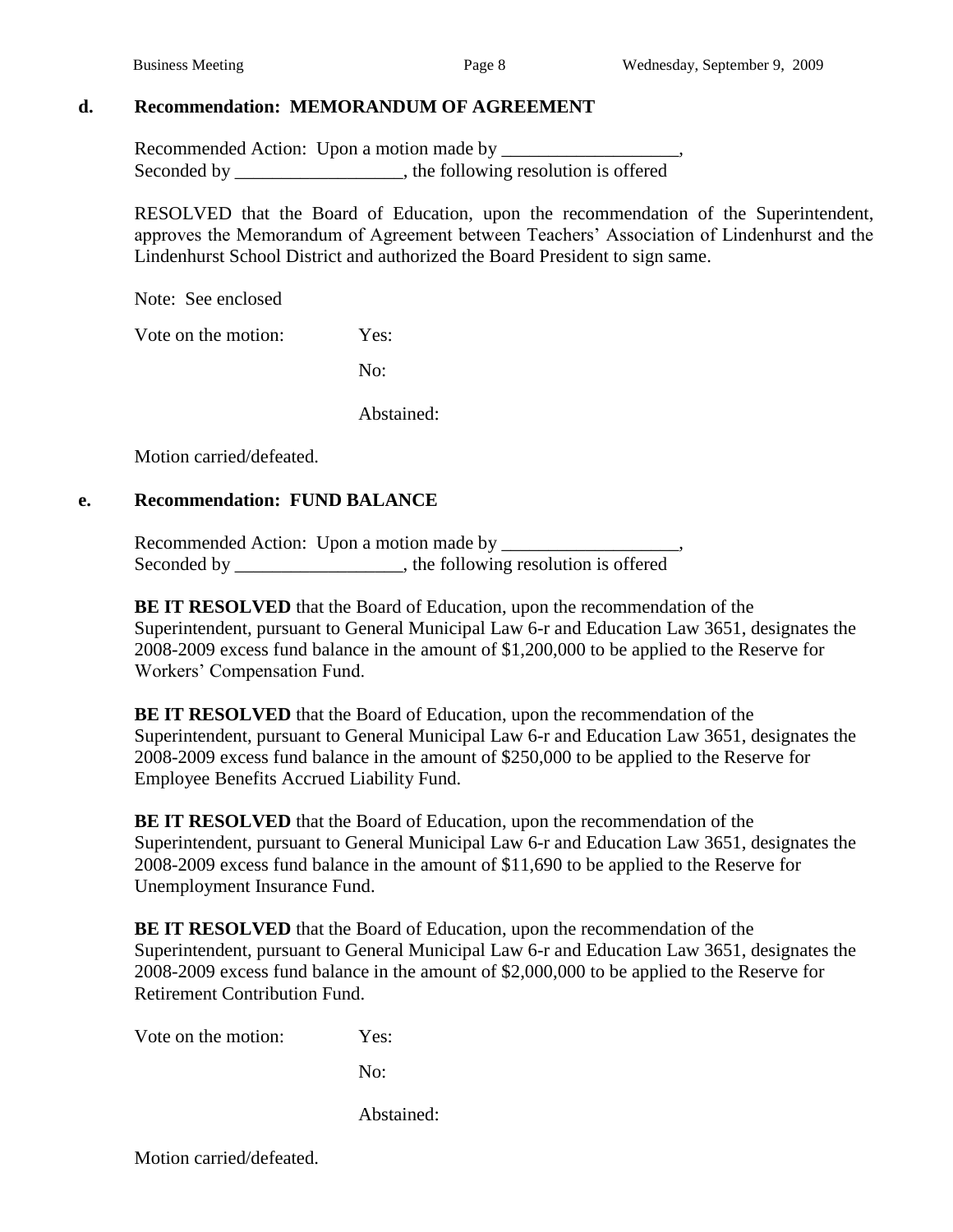# **f. Recommendation: NOTICE OF CLAIM**

Recommended Action: Upon a motion made by \_\_\_\_\_\_\_\_\_\_\_\_\_\_\_\_\_\_\_, Seconded by \_\_\_\_\_\_\_\_\_\_\_\_\_\_\_\_, the following resolution is offered

RESOLVED that the Board of Education, upon the recommendation of the Superintendent, authorizes the settlement of the attached notice of claim.

Note: See enclosed

Vote on the motion: Yes:

No:

Abstained:

Motion carried/defeated.

# **g. Recommendation: EMPLOYEE ANNUAL AGREEMENT**

Recommended Action: Upon a motion made by \_\_\_\_\_\_\_\_\_\_\_\_\_\_\_\_\_\_\_, Seconded by \_\_\_\_\_\_\_\_\_\_\_\_\_\_\_\_, the following resolution is offered

RESOLVED that the Board of Education, upon the recommendation of the Superintendent, approve the attached annual agreement for the 2009-10 school year.

Note: See enclosed

Vote on the motion: Yes:

No:

Abstained: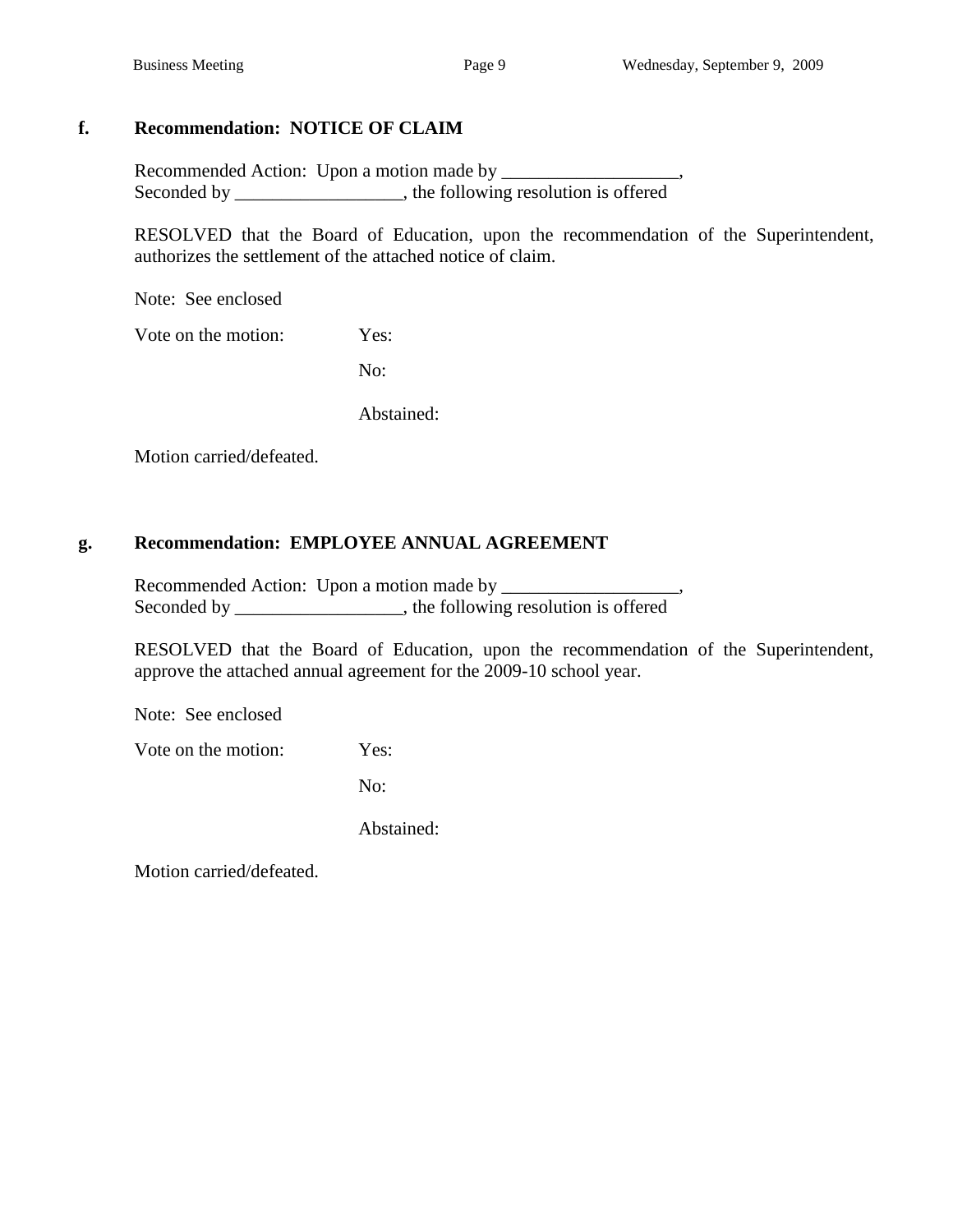#### **h. Recommendation: OMNI RENEWAL AGREEMENT**

Recommended Action: Upon a motion made by \_\_\_\_\_\_\_\_\_\_\_\_\_\_\_\_\_\_\_, Seconded by \_\_\_\_\_\_\_\_\_\_\_\_\_\_\_\_, the following resolution is offered

RESOLVED that the Board of Education, upon the recommendation of the Superintendent, approves the Renewal Services Agreement ("Agreement") with OMNI Financial Group for the third party administration of the District's 403(b) annuity plan for the 2009-10 school year, which Agreement supersedes and nullifies any prior agreement for the same services and hereby authorizes the Superintendent of Schools to execute the Agreement.

Note: See enclosed

Vote on the motion: Yes:

No:

Abstained:

Motion carried/defeated.

### **i. Recommendation: OBSOLETE EQUIPMENT**

Recommended Action: Upon a motion made by \_\_\_\_\_\_\_\_\_\_\_\_\_\_\_\_\_\_\_, Seconded by \_\_\_\_\_\_\_\_\_\_\_\_\_\_\_, the following resolution is offered

RESOLVED that the Board of Education, upon the recommendation of the Superintendent Approve the disposal of the following obsolete equipment:

**Kellum** 1 Heat Cart, Crown X H-339 – UA-8 Lind # 2912

**High School** Various books; VenConmigo Level 1 & 2 – Holt Reinhard

Note: See enclosed

Vote on the motion: Yes:

No:

Abstained: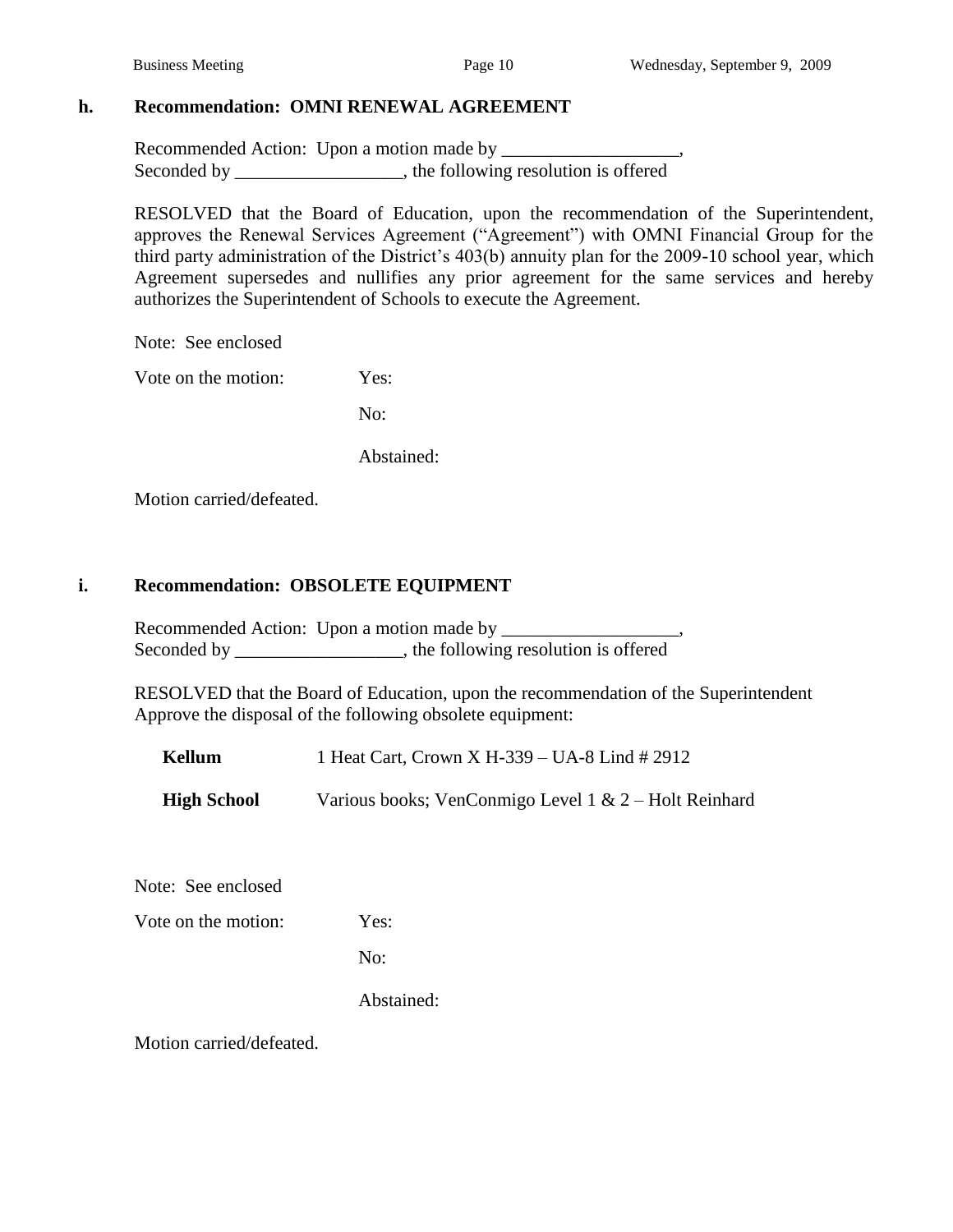# **10. SCHEDULES**

| Schedule | A-1 No. 5        | Personnel, Instructional Resignations & Terminations              |
|----------|------------------|-------------------------------------------------------------------|
| Schedule | A-2 No. 3        | Personnel, Instructional-Leave of Absence                         |
| Schedule | A-3 No. 14       | Personnel, Instructional Appointments                             |
| Schedule | A-3 No. 15       | Personnel, Instructional Appointments                             |
| Schedule | A-3 No. 16       | Personnel, Instructional Appointments                             |
| Schedule | AS-1 No. 2       | Substitute Personnel Instructional-Resignations &<br>Terminations |
| Schedule | AS-3 No. 4       | <b>Substitute Personnel Appointments</b>                          |
| Schedule | PT. 3<br>$B-1$   | Non-Instructional Personnel Resignations or<br>Terminations       |
| Schedule | <b>B-2</b> PT. 1 | Non-Instructional Personnel – Leave of Absence                    |
| Schedule | No. 4<br>$B-3$   | <b>Non-Instructional Personnel Appointments</b>                   |
| Schedule | PT. 3<br>$B-3$   | Non-Instructional Appointments - Part Time                        |
| Schedule | B-3 No. S-4      | Non-Instructional Appointments- Substitute<br>Personnel           |
| Schedule | No. 12<br>D      | <b>Pupil Personnel Services</b>                                   |